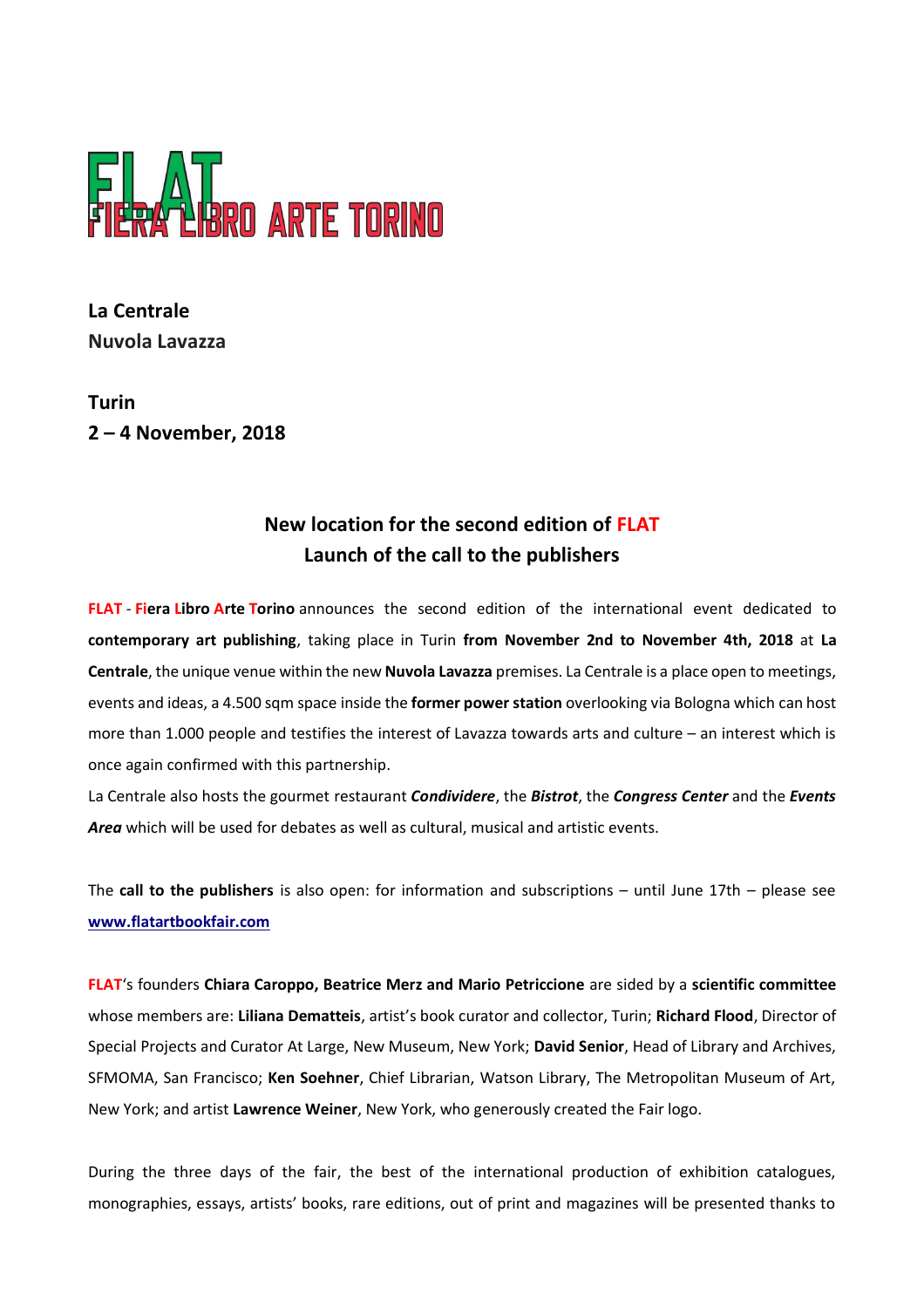the participation of established publishing houses as well as independent ones, bookmakers, artists, collectors and book-lovers from all over the world.

Also this year, **FLAT** will be enriched by a **cultural programme** to explore the theme of the international art publishing system, investigating on the practices and the issues connected to the art-book culture. The **exhibition programme** will be **curated** by **Elena Volpato**, art historian, conservator and curator at GAM - Civic Gallery of Modern and Contemporary Art in Turin; the **programme of talks and debates** will be curated by **Francesca Valentini**, researcher and independent curator.

Two important initiatives supported by the **CRT Foundation for Modern and Contemporary Art will also be renewed:** the **Premio FLAT - Fondazione Arte CRT**, a prize to be assigned to an unpublished editorial project selected among the exhibitors proposals, and the acquisition fund **Fondo Giorgio Maffei**, dedicated to the Turin bibliophile and collector of rare Twentieth century art books, in order to gather at **GAM - Civic Gallery of Modern and Contemporary Art in Turin** all acquisitions made by the CRT Art Foundation within the Fair.

Once more, on the occasion of the second edition of **FLAT**, a **limited-edition artist book will be published** so to create a collection to mirror the identity of the project and also support it economically.

**FLAT** is realised **in partnership with Lavazza** e **with the support of CRT Foundation for Modern and Contemporary Art.**

**With the patronage of: Regione Piemonte; Città Metropolitana di Torino; Città di Torino. Cultural partners: CIMA, Center for Italian Modern Art, New York; Fondazione Merz, Torino.**

**Venue: FLAT** - **Fiera Libro Arte Torino** La Centrale, Nuvola Lavazza Via Ancona 11/a, Turin

**Dates:** 2 – 4 novembre 2018

**Opening hours:** 2 – 4 November from 11 am to 7 pm 3 November from 11 am to 9 pm

**Admission:** 5 Euros (3 days pass)